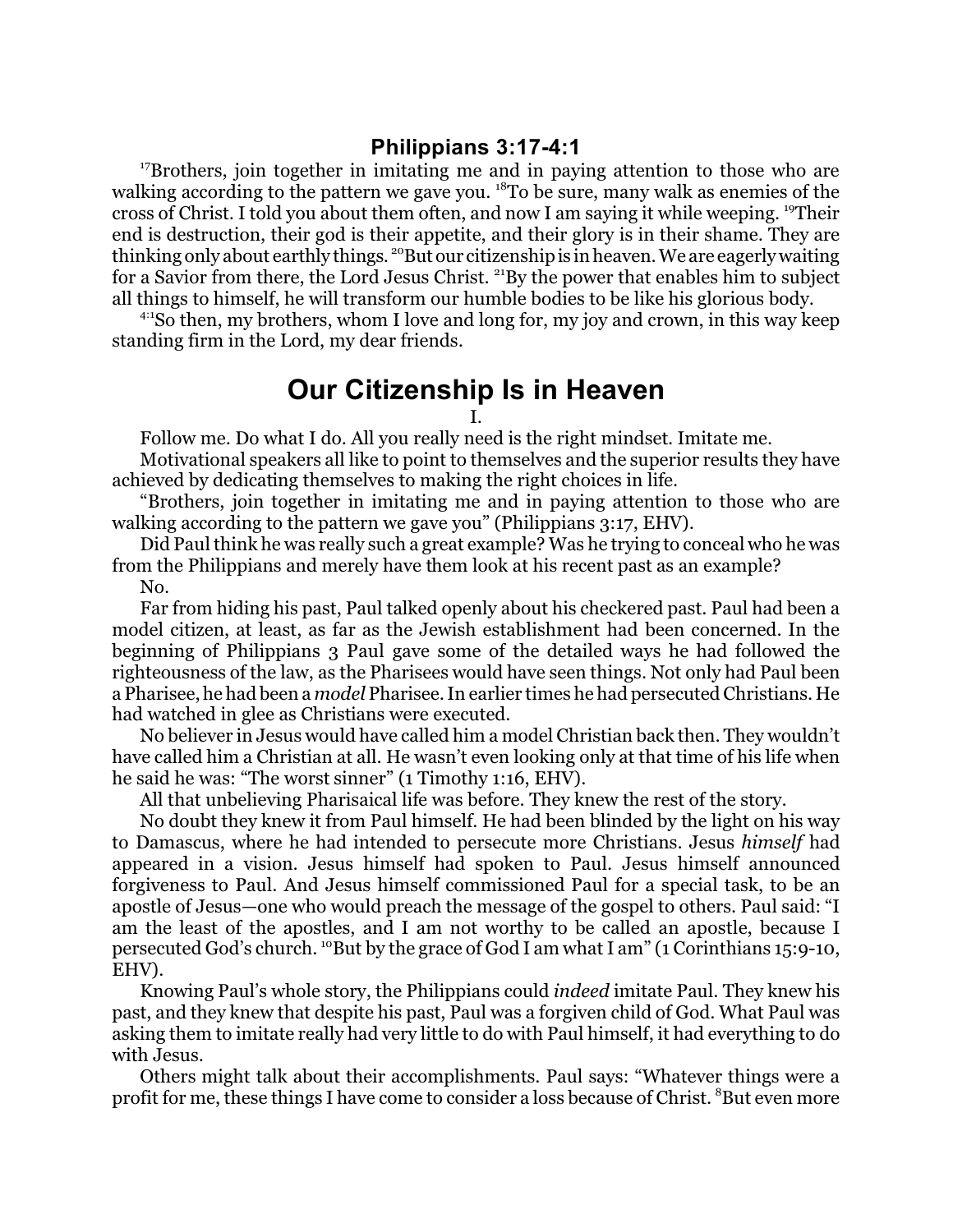than that, I consider everything to be a loss because of what is worth far more: knowing Christ Jesus, my Lord. For his sake, I have lost all things and consider them rubbish, so that I may gain Christ" (Philippians 3:7-8, EHV). Everything he had worked so hard for a loss; everything garbage. Because Christ is so much better.

II.

"To be sure, many walk as enemies of the cross of Christ. I told you about them often, and now I am saying it while weeping" (Philippians 3:18, EHV). Sadly, Paul was not talking about unbelievers. You can see it in modern times, too. Many who *claim* to be Christian do so only for their own purposes. Maybe it looks good to a spouse. Perhaps you make some business contacts because of your professed faith. A certain level of trust is placed in you simply because you claim to be Christian. Goodwill of that sort can be worth a great deal in the business world. So you act a certain way and say what needs to be said to gain the trust of others.

"Their end is destruction, their god is their appetite, and their glory is in their shame. They are thinking only about earthly things" (Philippians 3:19, EHV). In the final analysis, there is a different agenda. Their appetite for earthly things and earthly glory is all such fraudulent Christians are about. They live down to the levels of their human nature.

As Paul wrote these words, he was in jail. His imprisonment was because he remained faithful to the gospel of Jesus Christ. He could very easily have renounced his faith in Jesus and gained his earthly freedom. There is something far more dangerous than imprisonment—something that's evenmore dangerous than death itself—thatis a rejection of Jesus and his righteousness won for all on the cross. To do that ends in destruction.

It's so easy to fall back on the law. It's so easy to look at your own accomplishments. Even in Lent that's a temptation. Did you give something up for Lent? That *can* be a good spiritual exercise. It can help you focus on the fact that Jesus gave up the glories of heaven to go through life as a human being and offer himself as the sacrifice for sins. But it can be a source of pride, too. You want a little credit. You want God to be impressed, and your fellow Christians, too. It might seem harmless on the surface, but ultimately looking for credit rejects the cross and all that Jesus accomplished for you there.

Today's theme of the day mentioned that every temptation is a shortcut to glory. Taking pride in anything *you* have done, and thinking that somehow you have assisted God in salvation is a shortcut to glory. Even the thought that you made a choice to be a believer is a shortcut to glory, since Jesus himself said: "You did not choose me, but I chose you" (John 15:16, EHV).

Every shortcut to glory is the mindset ofthe Old Self. In today's First Reading, Jeremiah was threatened by those who wanted a different path to glory than what God was giving them through his prophet. In the Gospel, Jesus was saddened because the rejection of God's prophets and God's message was endlessly repeated.

III.

"But our citizenship is in heaven" (Philippians 3:20, EHV). Have you ever lived somewhere temporarily? When you were away at college in another state, you still considered Michigan home, didn't you? If you lived in a foreign country for a time, you still looked at the United States as your country. It takes a while for those who immigrate from another country, or even those who move from another state, to consider this place "home."

Every Christian looks for even more. Whether you were born in the Grand Rapids area or moved here from somewhere else, your *real* home—your real citizenship—is in heaven.